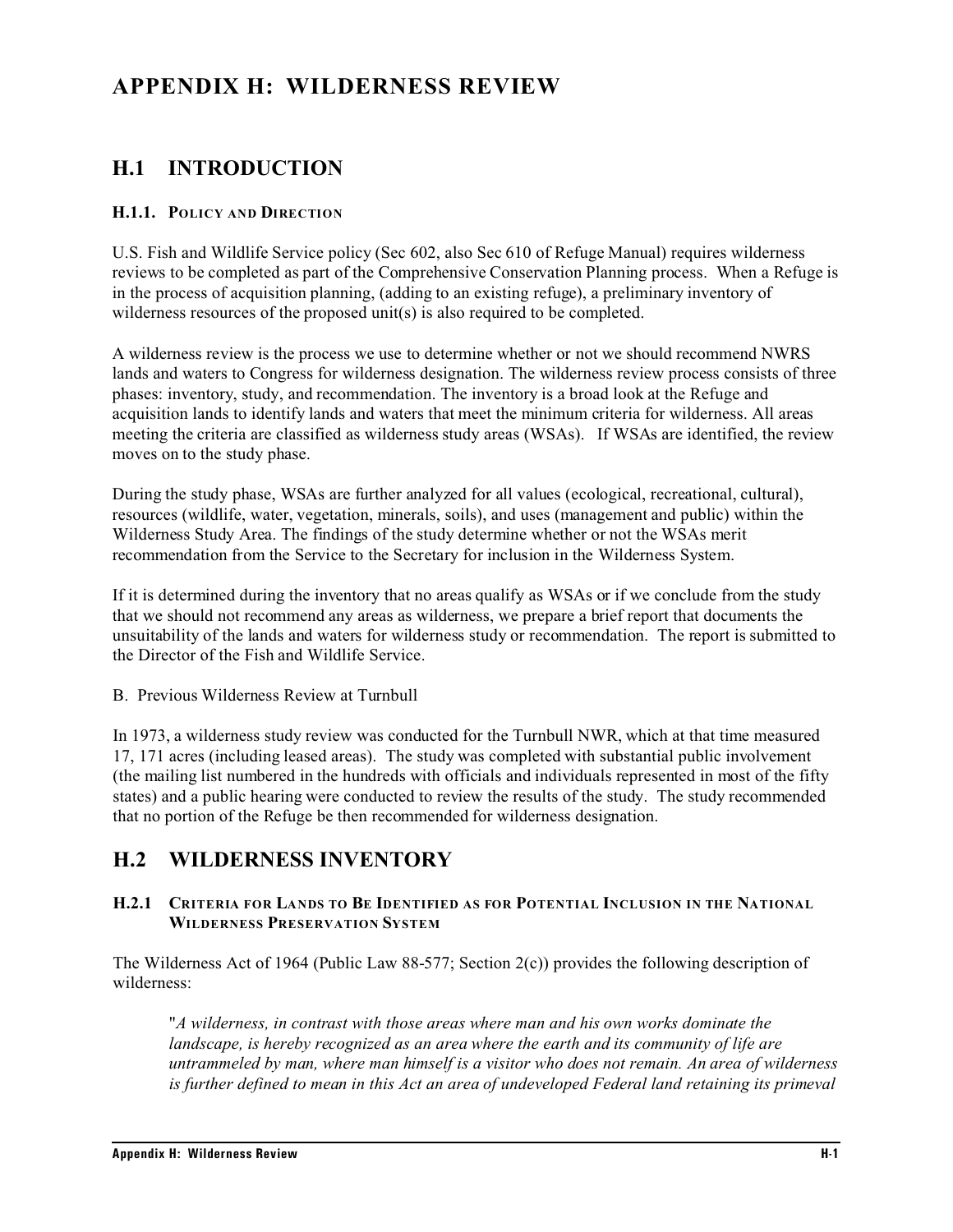*character and influence, without permanent improvements or human habitation, which is protected and managed so as to preserve its natural conditions...*"

Criteria for identifying areas as wilderness are described further on in Section  $2(c)$  of the Act, and are elaborated upon in draft Service wilderness management policy. As quoted from the draft Service policy, the area must:

 a. Be affected primarily by the forces of nature, with the imprint of man's work substantially unnoticeable.

b. Have outstanding opportunities for solitude or a primitive and unconfined type of recreation.

 c. Have at least 5,000 contiguous acres (2,000 ha) or be sufficient in size as to make practicable its preservation and use in an unimpaired condition, or we could restore the wilderness character through appropriate management, at the time of review.

 d. Not substantially exhibit the effects of logging, farming, grazing, or other extensive development or alteration of the landscape, or we could restore the wilderness character through appropriate management, at the time of review.

e. Be a roadless island.

### **H.2.2 LANDS CONSIDERED UNDER THIS WILDERNESS REVIEW**

All Refuge-owned lands within the Turnbull NWR current approved boundary were considered during the inventory of wilderness areas. In addition, we also considered all lands within the Study Area for Refuge expansion. This is consistent with current policy.

### **H2.3 STATUS, CONDITION, AND USE OF LANDS CONSIDERED**

### *Habitats and Biological Resources*

Chapter 3 of the CCP provides a detailed description of the key habitats and biota found on the Refuge. In general, there are four major habitat types: coniferous forest, aspen/riparian forest, grassland steppe, and wetlands. The juxtoposition of these four types in close proximity creates conditions for exceptional biodiversity on the Refuge.

Although detailed surveys of habitats and biota have not been completed for lands located within the Study Area, an analysis of aerial photos, U.S. Geological Survey maps, and National Wetland Inventory data provide compelling evidence that the habitats and their condition are similar to those found on the Refuge. We believe that many of the same species found at the Refuge inhabit the Study Area.

### *Land Management Practices*

History*:* The Channeled Scablands ecosystem was inhabited by the Spokan people. The area is thought to have had largely transient, seasonal use for hunting and plant processing (see Cultural Resources section in Chapter 3 for more detail). European-American settlement began in the 1870s; and approximately 60 homesteads were established on the area that the Refuge now occupies. The early settlement years were a period of dramatic modifications in the Channeled Scablands ecosystem, including the area now designated as Refuge. Early settlers exploited the forests, logging the majority of the native large ponderosa pine. Upland soils were rocky, thin, and generally unsuitable for agriculture, so early settlers determined to utilize the bottomlands for farming. To facilitate these efforts, an extensive ditch drainage network was dug throughout the area, and the majority of the area's lakes and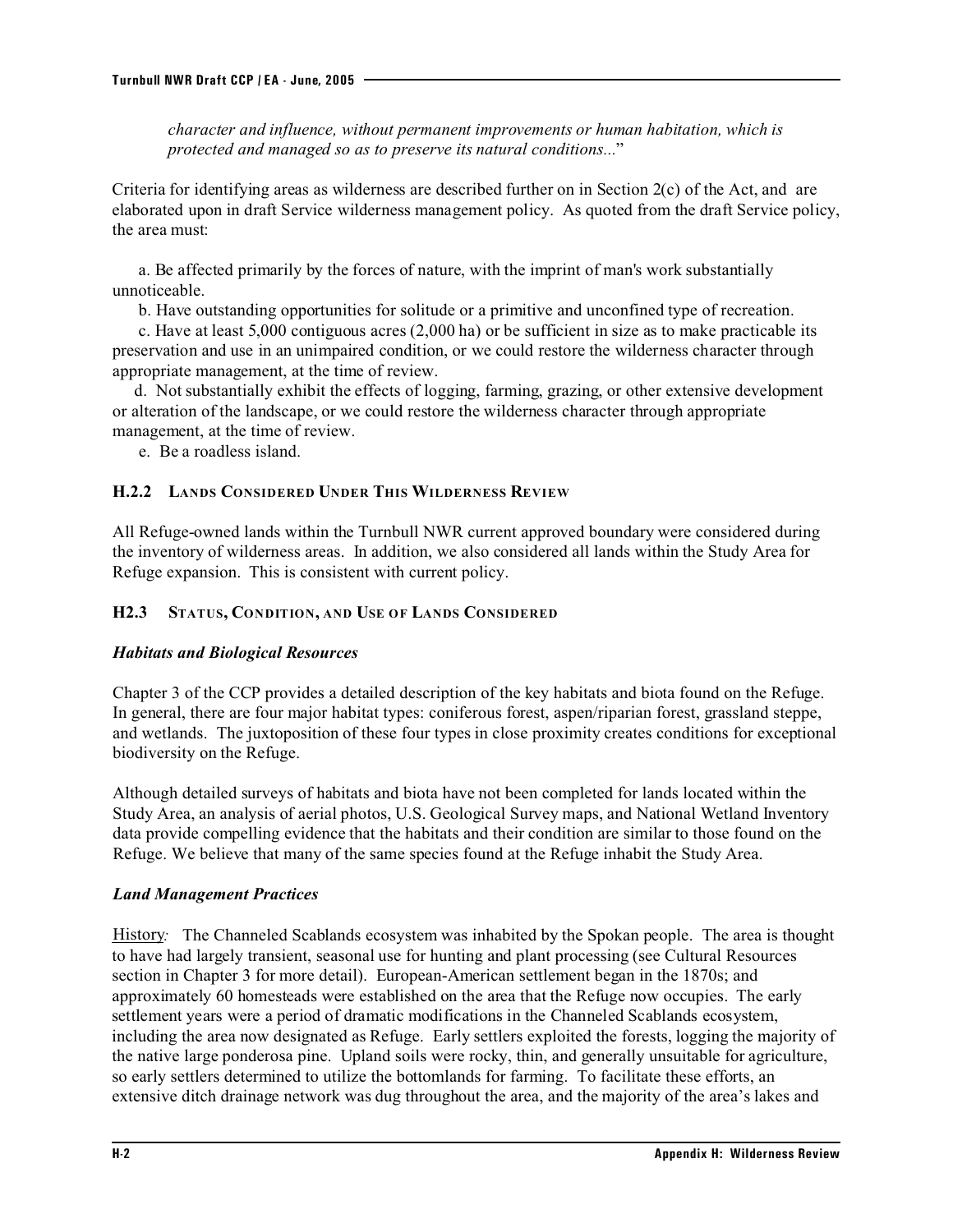wetlands were drained by the 1930s. Early settlers tried to grow hay and grain in the bottomland soils, but met with recurring problems. The drained bottomlands proved less hospitable for agriculture than settlers had hoped, and they generally abandoned cropping in favor of hay production and grazing on the former wetlands. Grazing also occurred on the adjacent uplands.

Other changes accompanied these settlement-induced modifications. Fire, a key natural disturbance, was for the most part suppressed. Exotic species were introduced both intentionally and accidentally.

It was not until 1937 that the Refuge was established as a wildlife Refuge and much of the current Refuge remained in private land ownership for many subsequent years until monies were available to acquire the land.

Current and historical practices in Study Area: The stage for a more industrial, extractive type of human development was set over a hundred years ago, and extractive management still drives most private land use within the study area. Though the Study Area possesses a rural, natural feel and appearance compared to an urbanized area, it is rife with evidence of human-induced changes to the natural ecosystem and landscape. These changes are a direct result of land management practices and settlement. Where forested stands exist, they show the effects of long-ago logging primarily by the size and spacing of the regenerated forest. Few large old trees are left. In some parts of the Study Area, logging of second growth timber has taken place as well.

The grassland/steppe areas are managed primarily as cattle ranches. Livestock grazing on the local steppe vegetation spurs a number of vegetative and soil changes that are evident within the Study Area. Undisturbed steppe areas are characterized by a cryptogramic soil crust comprised of numerous moss and lichen species. These small inconspicuous crust-associated species are thought to play a critical role in nutrient cycling, germination, and survival of native plant species. Unfortunately this crust is very fragile and susceptible to loss through trampling, frequent fire, and excessive accumulation of litter. Grazing has caused soil disturbance, degradation of these crusts and initiated conditions ripe for the introduction and establishment of non-native grasses and forbs. In addition, fences dissect portions of the study area.

Former wetlands have not been restored, and for the most part, spring snowmelt and precipitation runs off through the regional drainage system, rather than remaining in the wetland basins. Of the 8,028 acres of wetlands within the Study Area, 60 percent are drained annually. The drained wetlands continue to serve as summer foraging areas for cattle.

Historical practices on the Refuge: After Refuge establishment in 1937 by Executive Order, the primary focus of habitat management was waterfowl. Early managers focused on restoring wetlands that had been drained and grew grain crops for migratory waterfowl. In later years, management emphasis moved from restoration to enhancement, the goal always being to produce or maintain as many waterfowl as possible. Enhancement involved creating additional semi-permanent wetland habitat for breeding diving ducks, especially redheads. Spoil removed when deepening the marshes was used to create numerous nesting islands for upland nesting ducks. Habitat manipulation for redheads involved deepening seasonal and temporary marshes and increasing the interspersion of open water to emergent vegetation with heavy equipment. Although the Refuge wetlands now present a largely natural appearance, the largest are in fact highly managed with the use of water control structures. In addition, the domination of reed canarygrass in the meadows is not natural, but few recognize this type of disturbance.

The uplands were also a focus of management, but here the management emphasis was more focused on direct human benefit. Until fairly recently, the Refuge itself was managed for a variety of extractive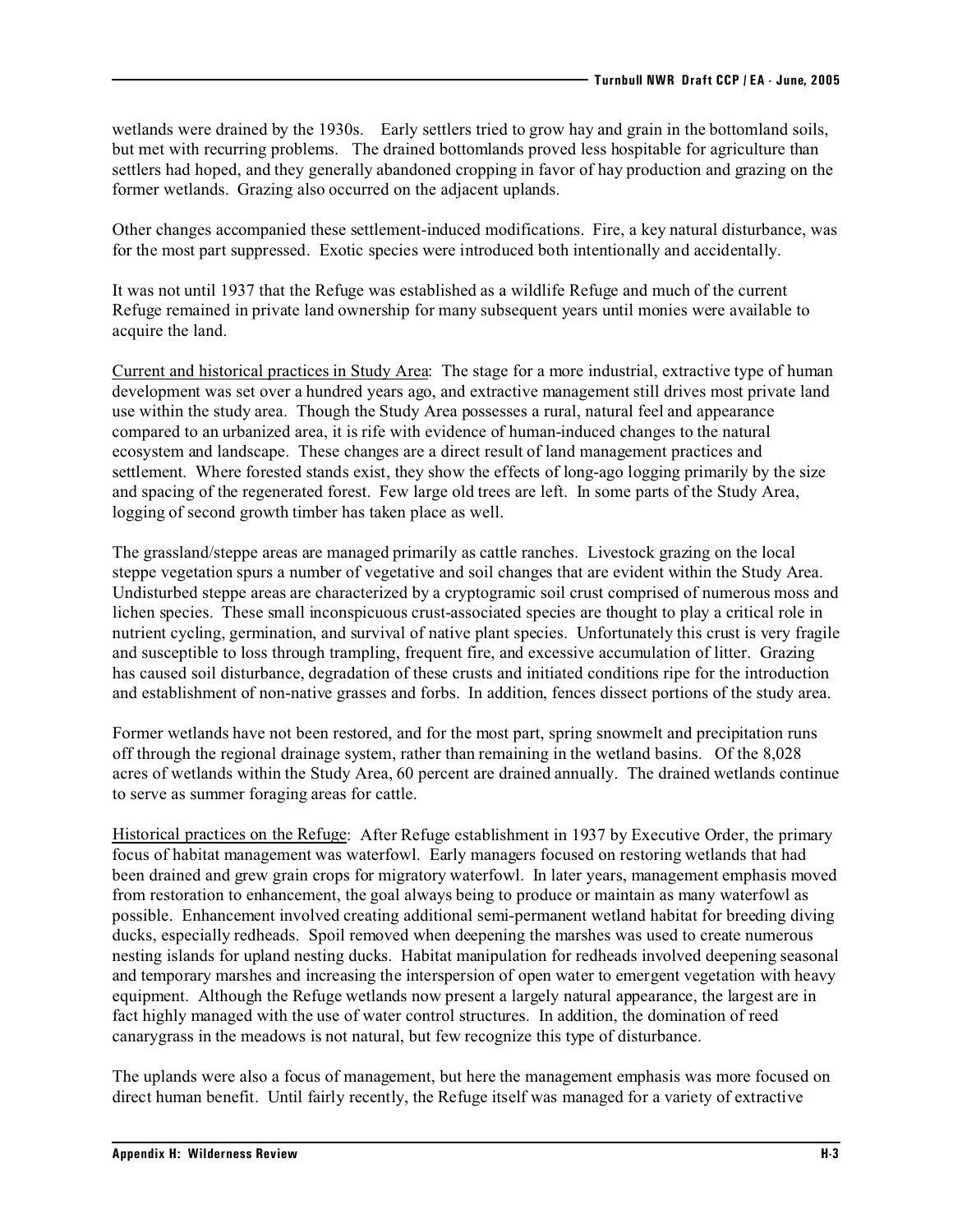uses, including grazing, haying, trapping, and timber extraction, continuing the pattern of extraction and development initiated by the early settlers. Some of these practices were directed at improving wildlife habitat but others were undertaken primarily for maintaining goodwill with the local community and provision of economic benefits.

After the Refuge was established in 1937, grazing was stopped for a five-year rest period. In 1943, grazing was again permitted, but it was controlled. Subsequently, grazing was retired from the public use portion of the Refuge, including both the Stubblefield Lake grazing unit and the auto tour route area, adjacent to the headquarters area. Available records indicate that the amount of forage removed ranged from 611 to 4,098 AUMs each season. In 1993, grazing as an economic use was deemed incompatible with the purposes of the Refuge and discontinued as a program on the Refuge. Consequent to developing a habitat management plan, prescription grazing as a specific management tool was determined compatible.The effects of overgrazing prior to Refuge establishment is still reflected by the presence of cheatgrass which invaded the overgrazed uplands.

Haying by local farmers and ranchers was continued after the Refuge was established. Over 300 tons of hay were removed annually from 8 units, totalling 250 acres throughout the Refuge. Most hay was cut on the wet canary grass meadows, with some harvest of alfalfa in conjunction with the food plot rotations. All operations were conducted under terms of a Refuge permit. Haying was gradually discontinued in later years and most of the older hay units were turned over to cattle for grazing. By 1972, less than 50 tons of hay were harvested from one 30-acre wet meadow, and two alfalfa plots totalling 40 acres.

After time, the Public Use Area was defined. This 2,200-acre area serves as the primary locus for visitor access to the Refuge. The rest of the Refuge (with the exception of the section of the Columbia Plateau Trail that traverses the Refuge) is officially closed to visitor use, although occasional supervised tours are allowed. The Refuge has maintained the greater portion of its lands closed in order to protect wildlife from disturbance and to protect habitats from recreation-induced modification.

### *Existing Developments*

Roads / Railways: Map 2 (see Chapter 1) shows the distribution of roads and railway beds on the Refuge and within the Study Area. One railbed (recently converted into the cross-state Columbia Plateau Trail) crosses the Refuge and the Cheney-Plaza County Highway blacktopped highway bisects the Refuge from north to south. Two more railroads and a 4-lane "expressway" are nearby. The blacktopped Mullinix Road and Cheney-Spangle Highway form portions of the west and east Refuge boundary. The Refuge currently contains approximately 56 miles of dirt roads, 7 miles of gravel roads, and 5.8 miles of the black-topped Cheney-Plaza County Highway within its interior. This roading level translates into an average density of 1.9 miles / mile<sup>2</sup> dirt or gravel roads over the 20,726 acres within the approved boundary.

Eighty-five percent (85 %) of the current Refuge is within one mile of a main, publicly accessible blacktopped road. Only about 200 acres are more than 1.5 miles from a main road. The largest unroaded area within the Refuge measures 2061 acres, next largest is 1,498 acres and next largest is 1325 acres.

Roads criss-cross the Study Area at varying densities. Road densities are highest in the northeast section of the Study Area, where the lots are smallest and a higher density of houses is found.

Drainage Network, Dikes, and Water Control Structures: As part of the Channeled Scablands ecosystem, Turnbull NWR occupies a portion of the landscape rich in natural wetlands, lakes and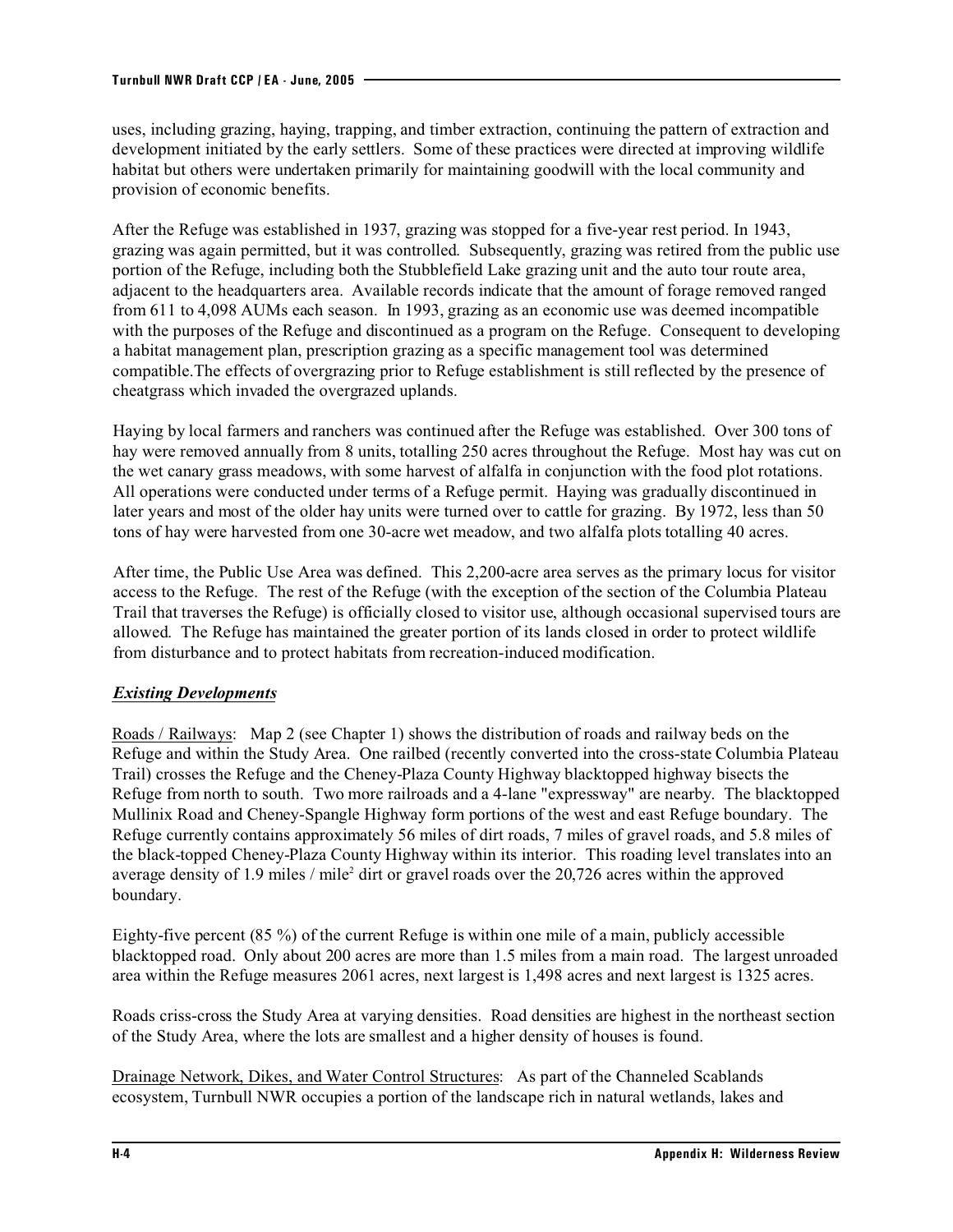potholes. As previously discussed, these features were not uniformly valued by early settlers. They attempted to drain the lakes and marshes in order to provide some land suitable for agricultural development, the dry, rocky uplands proving too difficult to farm. Early settlers formed a drainage district, constructing numerous ditches which connected the previously separate lakes and wetlands, and between 1910-1912, all of the lakes on the area now encompassed by the Refuge (except Stubblefield Lake) were drained. Most of the large lakes and wetlands located within the Study Area were also drained at this time.

In 1937, the Turnbull National Wildlife Refuge was established and restoration of the natural wetland habitats was begun. This was accomplished by building dikes and water control structures at lake outlets. There are now 17 low dikes varying from 40-800 feet in width across the Refuge. There are also 22 water control structures used to manage water depth and distribution amongst the now connected wetlands and lakes. There are few known water control structures within the Study Area. The wetlands there generally continue to be drained annually through the ditch network.

Drains and ditches for four separate drainage networks traverse the network. The four main networks, or subwatersheds are Company, Philleo, Kaegle, and Phillips. Map 7 (see Chapter 3) shows the location of ditches and the outlines of the four main drainage "watersheds" or networks that extend from the surrounding area into the Refuge.

Some of the drainage ditches along with ditch plugs and low dikes installed for restoration have grown over through the years, blending well into the natural landscape. Others have not. Five lakes in the Pine Creek Drainage are entirely man-made. Old C.C.C. water control structures and dams are quite obvious since most are along the main routes of travel.

Fire trails, fire breaks*:* The interior road network serves as the backbone of fire breaks, as well as providing quick and efficient access for fire suppression activities. At one time, the Refuge maintained a peripheral fire break (surrounding the Refuge), but this has not been maintained in fifteen years. The road network within the Study Area also serves as the main fire break there.

Buildings, other developments: On the Refuge, existing facilities have been developed over a long period beginning in the late 1930's. The Refuge headquarters covers approximately 30 acres adjacent to Pine Creek. Buildings at headquarters include two residences, office, shop-service building, two equipment and supply storage pole barns, two vehicle storage buildings, comfort station, environmental education classroom, and well house. Other public use facilities, all in the area adjacent to headquarters, include a five-mile, unpaved public auto trail, a wheelchair accessible boardwalk, and a small picnic area. In the 1970s, a laboratory owned and maintained by Eastern Washington University was constructed on Refuge lands. Other buildings on the Refuge include those a residence on the former Helms tract (property purchased by the Refuge in 1987) and a house, garage, barn and equipment shed located on the former Goodwin tract.

Within the Study Area, houses are scattered unevenly about. The northeast portion of the Study Area has the highest density of homes, barns, wells, and other structures.

### *Current and Future Management of Refuge Lands and Expansion Area under Preferred Alternative*

On the Refuge, habitat management was reviewed in depth between 1994-1999, culminating in the publication of two plans, a Habitat Management Plan (HMP) and a Fire Management Plan (FMP). The CCP incorporates these plans (as written) for the Refuge and would extend similar management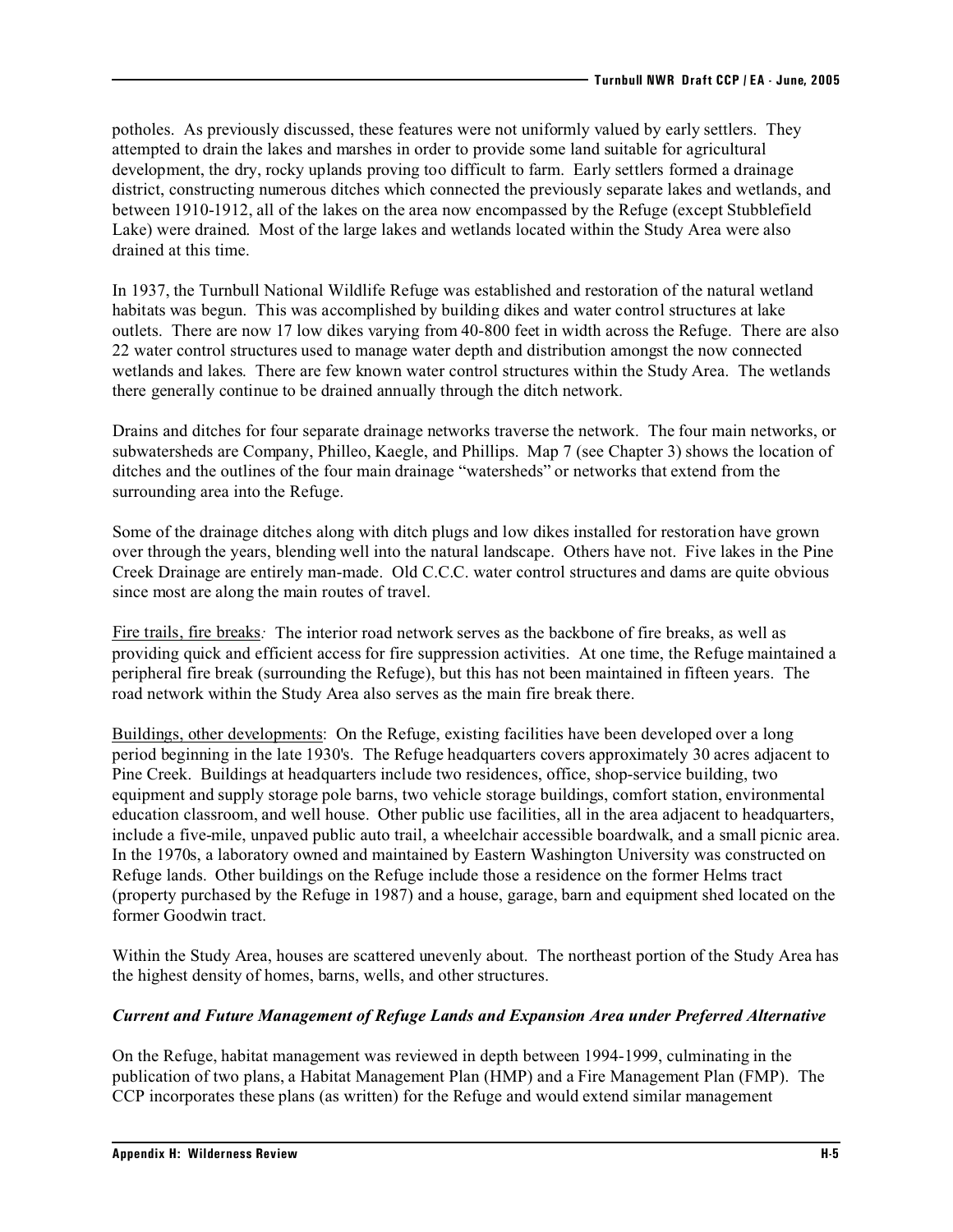philosophies, objectives, and practices to any future acquired lands. Under the vision, goals and objectives articulated in the 1999 Habitat Management Plan and the 2000 Fire Management Plan, numerous active management practices will be undertaken over the next fifteen years. These management practices include, but are not limited to:

- Continued use of water control structures at 22 Refuge lakes to regulate water depth and acreage for managing wetland habitats for waterfowl, wading birds, and other wetlanddependent fauna
- Removal of 427 artificial islands and berms that do not serve as secure nesting islands. This work will be accomplished with heavy equipment at the rate of three small wetlands or 1 large wetland per year.
- Backfill and recontouring of unnecessary drainage ditches
- Potential compaction of wetland basin at Stubblefield Lake to remedy water retention problems.
- Experimental treatments at four large wetland basins. to eliminate reed canary grass, including deep flooding, prescribed fire, high intensity short duration grazing, herbicides, discing and seeding.
- Silvicultural treatments involving cutting of trees less than 8 inches DBH on at least 100 acres annually. In addition, single tree selection harvest will occur on 400 acres/year for removal of 60% of the trees between 8-24 inches. Mechanized harvesting is envisioned for much of the work, topography, access, and soil types proving suitable.
- Removal of the large wood to market and removal of small wood for market and/or to piles for burning.
- Complete removal of ponderosa pine from aspen stands
- Planting of native trees and shrubs in selected riparian areas.
- Prescribed burning, in forested areas with the intent of reducing fuel hazard, in aspen areas with the intent of regenerating decadent aspen, and in selected experimental plots in steppe habitats with the intent of increasing vigor of native perennial grasses and suppressing cheatgrass seed production.
- Noxious weed control, involving roadside mowing, manual pulling, discing and reseeding, release of biological control agents, and use of herbicides.

As apparent from the list above, the management activities to be undertaken will, as a group, involve a great deal of mechanized and in some cases, heavy equipment, over a substantial period of time into the future. In addition, chemical substances will be actively used for certain kinds of management (fire ignitions, some weed treatment) throughout the Refuge. Although no place on the Refuge is very far from a road, typical efficiencies that were assumed throughout the development of both the Habitat Management Plan and the Fire Management Plan included use of vehicles and maintenance of a network of management access roads.

## **H.3 CONCLUSIONS**

#### **H.3.1 AREAS MEETING THE "FORCES OF NATURE" CRITERION**.

Which portions of the Refuge or the Study Area are "affected primarily by the forces of nature, with the imprint of man's work substantially unnoticeable"?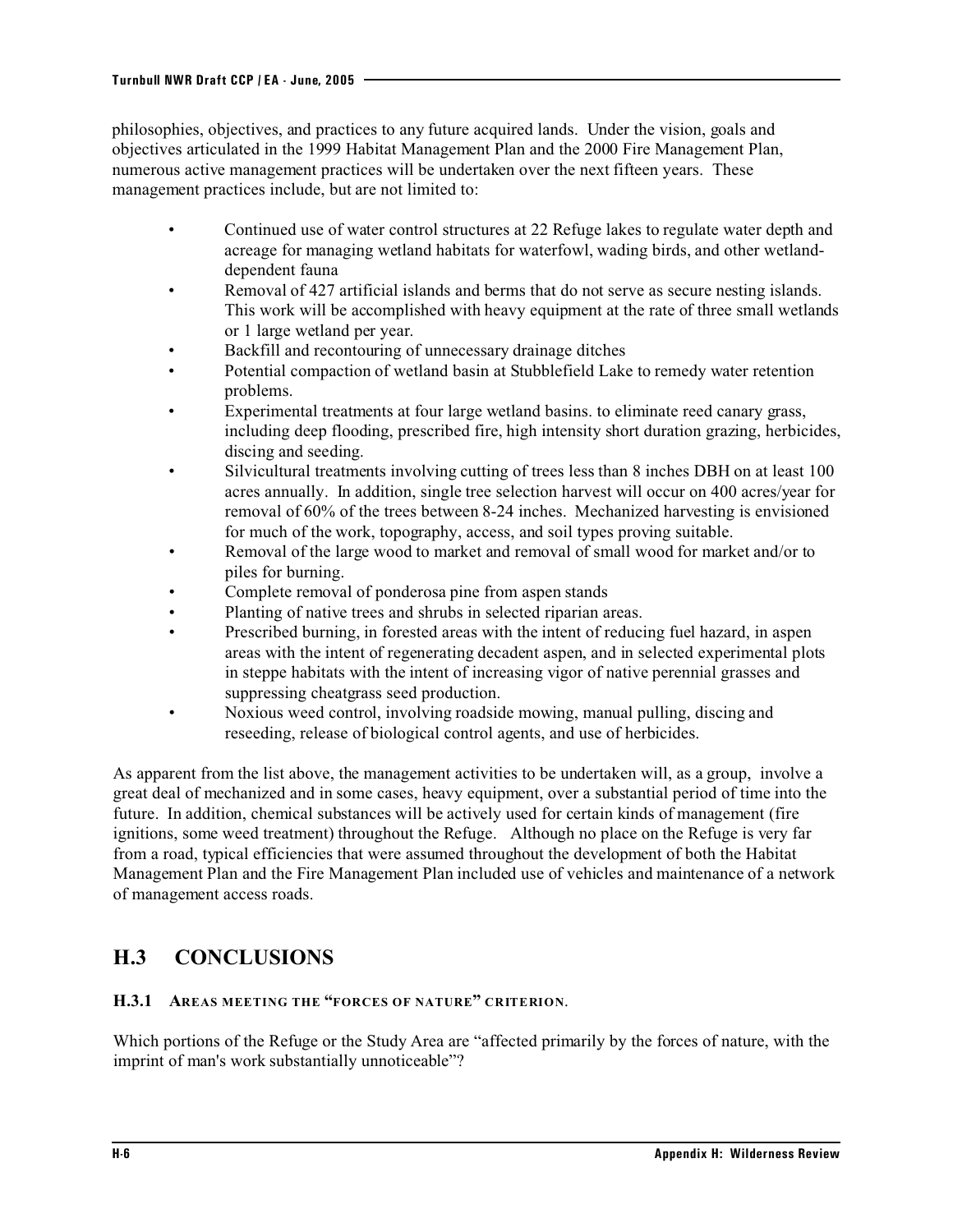As described above, changes wrought by man are noticeable and pervasive throughout the Refuge and Study Area. The signs of these changes include the past changes in forest structure and ongoing management of the forest areas, the existence of a widespread road network, the existence of numerous dikes, ditches and water control structures, the regular presences of houses, barns, wells, and other structures, and weedy dominance of cheatgrass and reed canary grass in many of the grassland and marsh habitats. Even the areas of the Refuge most "natural" in appearance are closely managed for desired forest stocking levels, water distribution and to protect against unwanted forest fire.

In conclusion, there are no areas within the Refuge or Study Area that meet this criterion.

#### **H.3.2 AREAS MEETING THE "OUTSTANDING OPPORTUNITIES FOR SOLITUDE" CRITERION**

Which portions of the Refuge or the Study area "have outstanding opportunities for solitude or a primitive and unconfined type of recreation "?

As discussed above, most of the Refuge and the Study area is in close proximity to a main road, and permitted public use on the Refuge is confined to the 2,200 acre Public Use area and the Columbia Plateau Trail. The topography, being generally flat, permits long sight distances in unforested areas of the Refuge and the sounds of trains from the nearby railbeds, airplanes, and auto traffic from the three county roads flanking and crossing the Refuge permeate many parts of the Refuge. In addition, with the proximity of Spokane International Airport, Geyer Field, and Fairchild Air Force Base, air traffic over the Refuge and Study Area is extensive. Rarely passes an hour without sight or sound of commercial or military overflights. Cattle can also be heard near the perimeters of the Refuge.

While solitude could be found on certain days and in certain places within the Refuge, it would be a stretch to classify the solitude as "outstanding" or the recreational experience as "primitive and unconfined." Too many human established boundaries and noises limit the potential for an "primitive and unconfined" recreational experience.

There are no areas within the existing boundary of the Refuge nor within the Study Area that can be said to meet the criterion. The only way to change this would be a) to eliminate public county roads; and/or b) to dramatically expand the size of the area permitted for public access. Option (a) is infeasible and impractical at this time and option (b) would have potential to undermine the Refuge's ability to meet its purpose.

### **H.3.4 AREAS MEETING THE 5000-ACRE SIZE OR "SUFFICIENT" SIZE CRITERION**

Which portions of the Refuge or the Study Area "have at least 5,000 contiguous acres (2,000 ha) or be sufficient in size as to make practicable its preservation and use in an unimpaired condition, or we could restore the wilderness character through appropriate management, at the time of review" ?

Refuge owned lands total 15,656 acres at this time. Under the preferred alternative, the Refuge will expand its boundary and the new approved boundary will encompass 45,615 acres. However, until the lands within the expanded area are acquired from willing sellers, they will remain under private ownership and control. The largest area free from roads on the current Refuge totals 2,061 acres. The largest areas free from roads within the Study Area totals 2650 acres (northwest corner) and another patch in the southwest corner measures 2169 (SW corner) acres. Other roadless patches are smaller.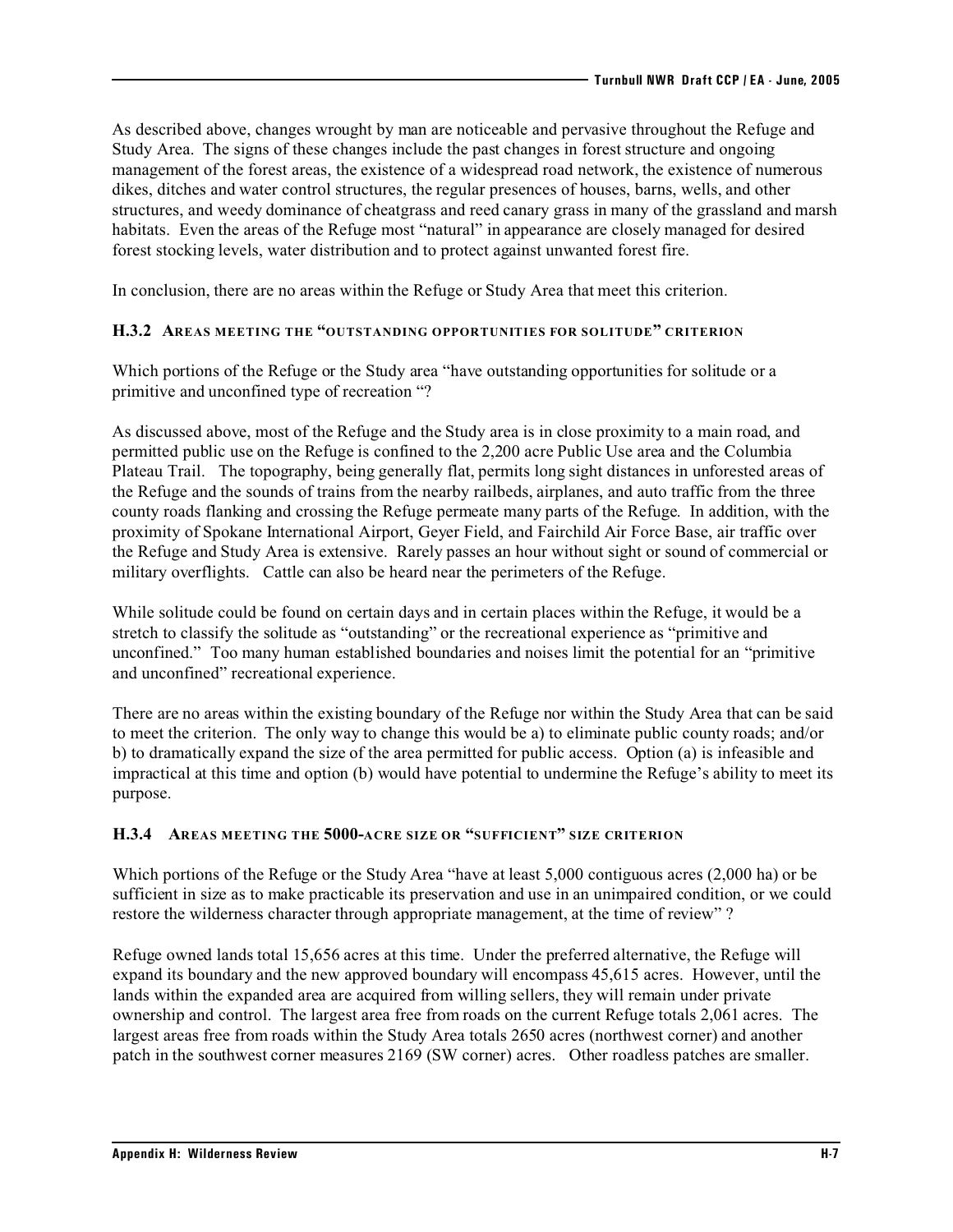There are no areas on the Refuge measuring at least 5000 contiguous acres that are not crossed by roads. It is possible to eradicate many of these roads, since they are Refuge owned, native surface, and maintained for management access only. However, doing so would compromise the ability of the Refuge to meet its objectives stated under the Habitat Management Plan and Fire Management Plan. The roads are a critical part of the fire break system. Wildfire containment is an important objective of the Fire Management Plan. Prescribed fire is a critical tool to be used in restoration of the forest landscape on the Refuge and is consistent with national policy encouraging reintroduction of fire in highly fire-dependent ecosystems. Without the native surface road network, the ability of the Refuge to safely and successfully utilize prescribed fire and to fight wildfire would be jeopardized.

Within the Study Area, the potential roadless areas are larger, but none meet the 5000-acre size criterion. Jurisdiction over road management within the Study Area is currently a mix of county and private. These jurisdictional issues would make the elimination of roads within the Study Area more problematic. In addition, all lands acquired in the Study Area would require a certain amount of restoration work, which could extend over many years. This restoration work is similar to the kinds of restoration that will occur on the Refuge over the next fifteen years - i.e. forest thinning, wetlands restoration, fire treatments, etc.

Whether scattered 2000 acre parcels are "sufficient in size" to preserve or restore a wilderness character within this landscape is a judgement call. At this time, we do not believe that they would represent high quality additions to the wilderness system, based on the configuration of these parcels, the surrounding land uses and the restoration needs that will be ongoing over at least fifteen years.

Finally, acquisition of parcels within the Study Area will occur in a fashion that is not completely under Service control. Given this, it is premature at this time to endorse wilderness designation on any part of the Study Area.

### **H.3.4 AREAS MEETING THE "WILDERNESS CHARACTER" CRITERION**

Which portions of the Refuge or the Study Area do "not substantially exhibit the effects of logging, farming, grazing, or other extensive development or alteration of the landscape, or we could restore the wilderness character through appropriate management, at the time of review"?

As discussed above, most of the areas within the Study Area clearly exhibit the effects of logging, farming, grazing, and settlement. These practices have been ongoing since settlement began and continue today.

On the Refuge, where grazing and farming have been phased out, and most early homesteads removed or lost to time, the signs of human development are not necessarily substantial to the untrained eye. Restoration has been a key goal of Refuge management practice since establishment and will continue to be an integral component of Refuge management. However, restoration under the Habitat Management and Fire Management Plans is not geared towards "wilderness character" *per se*, but rather toward achieving the purposes of the Refuge. As discussed in Chapter 1 of the CCP, the purposes emphasize refugia and breeding grounds for migratory birds, incidental fish and wildlife recreation, protection and management of fish and wildlife and other natural resources, and conservation of endangered and threatened species.

A key question becomes, then, can the Refuge effectively achieve these purposes without the use of permanent structures, mechanized tools and motorized access? Ironically, restoration often involves the very tools (water management, tree cutting) that created an altered landscape in the first place. A